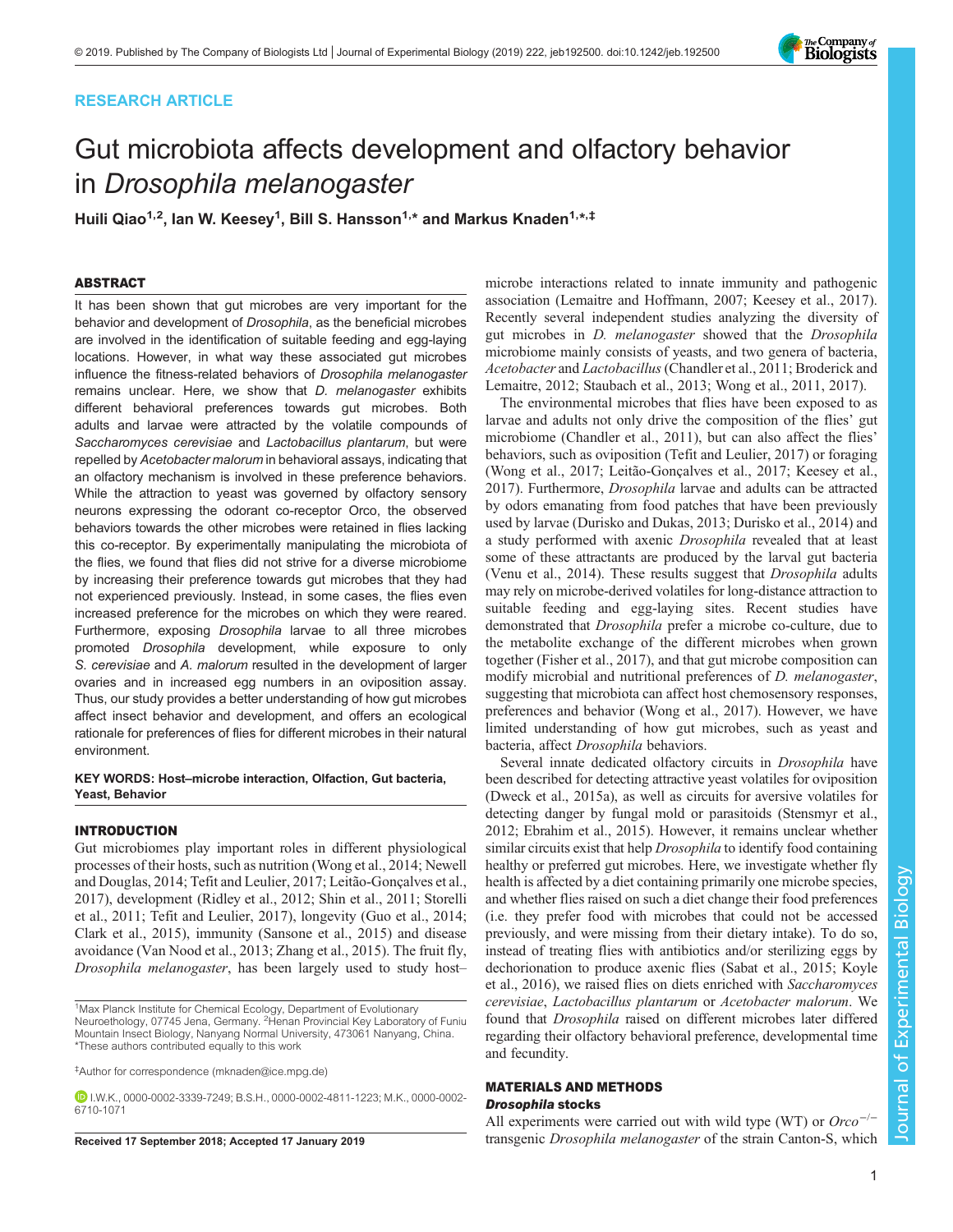were obtained from the Bloomington Drosophila Stock Center [\(https://bdsc.indiana.edu/](https://bdsc.indiana.edu/)). D. melanogaster were raised on standard diet at 25°C with 70% humidity, and a 12 h light:12 h dark cycle. For behavioral experiments, 3- to 5-day-old flies of both sexes or 3rd-instar larvae were used.

## Microbe strains

Saccharomyces cerevisiae (DSM1333), Lactobacillus plantarum (DSM-20174), Acetobacter malorum (DSM-14337) were purchased from Leibniz Institute DSMZ-German collection of microorganisms and cell cultures. Microbes were kept at −80°C in 50% glycerol for long-term storage. Fresh cultures were generated daily and grown at 30°C and 250 r.p.m. in YM medium (S. cerevisiae) or MRS medium (L. plantarum and A. malorum). To expose flies to specific microbes, 1 ml of stationary phase microbe culture pellet (OD=1) was washed and resuspended in 100 μl PBS; this was then inoculated on the surface of antibiotic-free fly food in a 1.5-cm-diameter fly vial, as previous described [\(Tefit](#page-9-0) [and Leulier, 2017\)](#page-9-0). One- or 2-day-old flies were distributed on fly food associated with the corresponding microbe, and transferred to a new vial twice per day. In order to test for short- and long-term effects of exposure to specific microbes, flies were either exposed to the corresponding microbes for 2 days, or were continuously bred for several generations under these conditions. For the latter, flies were allowed to lay eggs on medium with one of the microbes for 1 day and were discarded afterwards. The medium was not changed until the next generation of flies eclosed. Newly hatched flies were transferred to fresh medium with the same added microbes and their offspring were raised as before. The flies of the fifth generation raised under these conditions were transferred to fresh medium twice per day and were tested at an age of 3–5 days.

#### Trap assays

Trap assays were performed as previously described ([Keesey et al.,](#page-9-0) [2017](#page-9-0)). Briefly, 35 flies (30 female and 5 male flies, 3–5 days old, starved for 24 h) were introduced into a transparent plastic cup (length,  $10\times8\times10$  cm) with holes in the lid, that contained two smaller containers (height, 4.5 cm; diameter, 3 cm) with a cut pipette tip (tip opening, 2 mm). Experiments were always started at the same time of day and carried out in a climate chamber with the same conditions of fly breeding. Containers were equipped with a disc of filter paper (diameter, 5 mm) that was loaded either with 50 μl growth medium containing the equivalent of the microbe pellet or with 50 μl of growth medium only. By the use of a hemocytometer we estimated the numbers of cells per pellet as roughly 10<sup>6</sup> for *S. cerevisiae* and each 10<sup>8</sup> for *L. plantarum* and *A.* malorum. The number of flies inside and outside the traps was counted after 24 h. The attraction index (AI) was calculated as AI= $(O-C)/T$ , where O is the number of flies that entered the microbe trap, C is the number of flies that entered the growth medium trap and  $T$  is the sum of all flies tested. The resulting index ranges from −1 (complete avoidance) to 1 (complete attraction). A value of zero characterizes a neutral or non-responsive treatment. Each experiment was repeated 9–10 times.

## Oviposition assays

Oviposition assays were carried out in a small container  $(10\times10\times20$  cm) equipped with two Petri dishes (diameter, 5 cm) containing 0.5% agarose, of which one was loaded with 50 μl growth medium containing the equivalent of the microbe pellet or with 50 μl growth medium only. Twenty female flies, 4–5 days old, were placed in each container. Experiments were carried out in a climate chamber at the same conditions as the fly breeding. The number of eggs was counted after 24 h. The oviposition index was calculated as  $(O-C)/(O+C)$ , where O is the number of eggs on microbe treatment plate, and  $C$  is the number of eggs on the growth medium plate. Each experiment was repeated 10 times.

### Feeding assays

Twenty-five flies (20 female and 5 male flies) were collected and tested at age 3–5 days. Flies were starved beforehand for 24 h with constant access to water. Flies were cooled for 3 min at −20°C and then transferred to the behavioral arena. The capillary feeder (CAFÉ) assays utilized glass micropipettes with liquid medium that were filled by capillary action and then inserted through pipette tips into the container holding the adult flies as previously described [\(Keesey et al., 2016](#page-9-0), [2017](#page-9-0)). One capillary contained the control growth medium, while the other contained the microbe culture. The volume consumed from each side was measured after feeding for 4 h. Feeding index were calculated as  $(O-C)/(O+C)$ , where O is the amount of food consumed from the microbe solution and C is the amount of food consumed from the control solution. Each experiment was repeated 10 times.

## Larval two-choice assays

The larval olfactory choice assays were performed as previously described [\(Ebrahim et al., 2015\)](#page-9-0). The 50 3rd-instar larvae were placed in the center of a Petri dish which was filled with 0.5% agarose. The Petri dish contained two lids of an Eppendorf cap which were placed at opposite positions at the periphery of the Petri dish; 30 μl growth medium containing the equivalent of the microbe pellet or with 30 μl of growth medium only were loaded in each cap lid. Larvae were allowed to crawl for 5 min before their position on the Petri dish was determined. Attraction index was calculated as  $(O-C)/T$ , where O is the number of larvae on the side of the dish loaded with microbe, C is the number of larvae on the medium control side and  $T$  is the total number of larvae. Each experiment was repeated 9–10 times.

#### Single pair courtship and mating assays

Newly emerged virgin flies were collected; males were kept individually in separate vials, and females were reared in groups of 20–30 flies. All courtship experiments were performed with 4- to 5 day-old virgin flies and the behavioral experiments were conducted within a circular courtship arena (height,  $0.5$  cm; diameter, 1 cm). Mating and courtship behaviors were documented for 60 min and then analyzed. Copulation latency was measured as the time that the male and female took until successful copulation. Copulation success was calculated as the percentage of all pairs that mated within the 60 min time span. For each combination of flies, the experiments were repeated 20–24 times.

# Adult body weight, body size and ovary size measurement

Male and female adults were collected and exposed to each microbe for 2 days in a similar fashion as for the oviposition assays. Fifteen individuals for each treatment were weighed on a Sartorious analytical balance ME235P (Sartorius Weighing Technology GmbH, Goettingen, Germany). The images of 6 male and female adults for each treatment were taken under a stereo microscope (Axio Zoom V16, Zeiss, Germany), where the areas of head, thorax and abdomen were measured with ImageJ software. The ovaries from 10 female flies of each group were dissected in  $1\times$  PBS; images were recorded and area measured as above.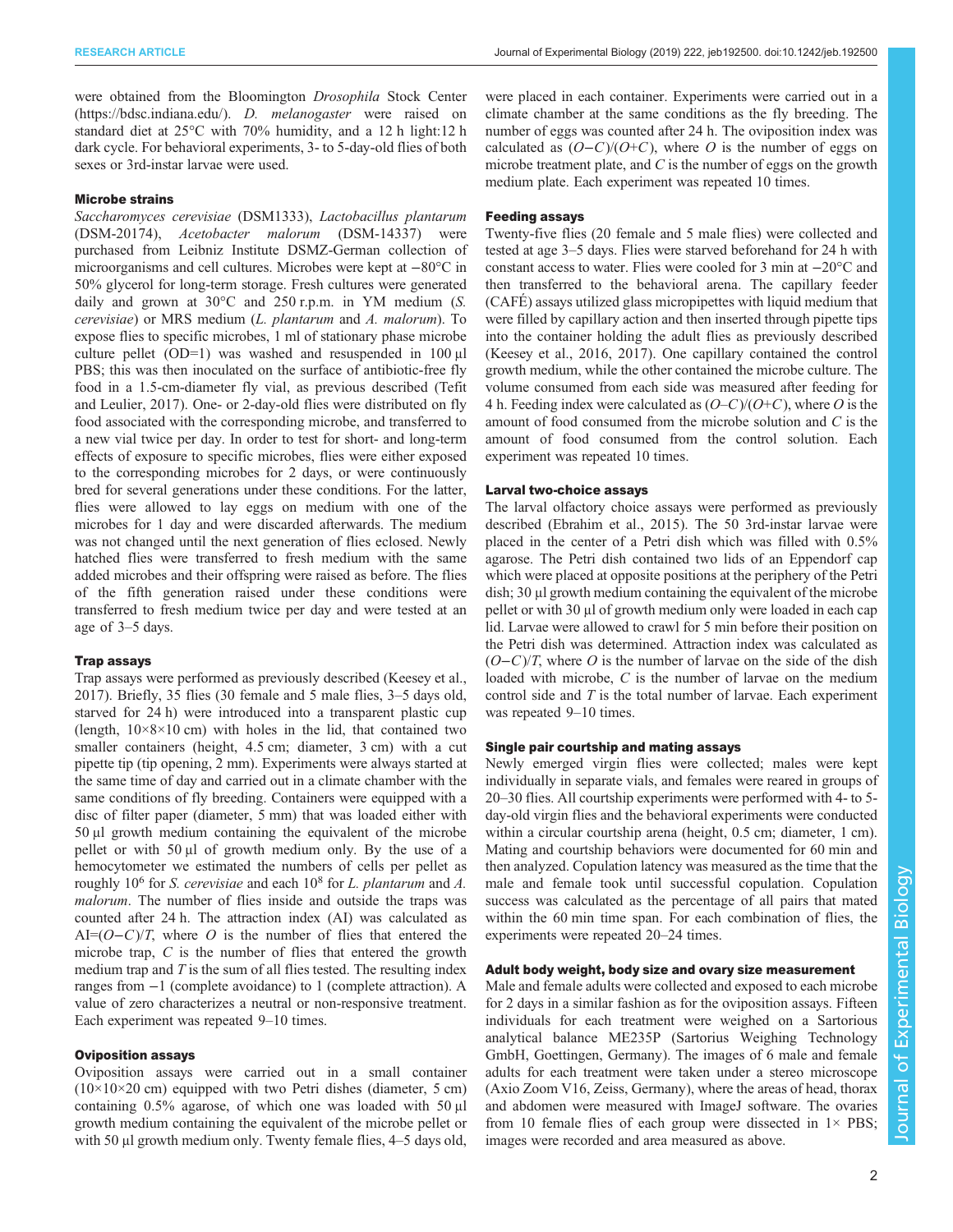#### Fecundity assessment

Ten female and 5 male virgin wild-type or  $Orco^{-/-}$  flies were collected directly after emergence and raised continuously on control diet or on diet enriched with one of the three microbes. The diet was changed every 24 h and egg numbers were recorded every day for 1 week. Each experiment was repeated 10 times.

## Larvae developmental timing

Fifty 1st-instar larvae were transferred to control diet or diet enriched with one of the three microbes. The number of pupae appearing was counted twice per day until the last larvae of the population reached the pupae state. Each experiment was repeated 10 times.

#### Chemical analysis

To analyze the volatiles emitted by the different microbes, a 500 ml laboratory glass bottle was filled with 400 ml fresh culture of the microbes and closed with a custom-made polyether ether ketone (PEEK) stopper. The headspace was collected for 24 h on a Super-Q filter (50 mg, Analytical Research Systems; [www.ars-fla.com\)](http://www.ars-fla.com) according to standard procedures. Airflow at 0.5 l min−<sup>1</sup> was drawn through the bottle by a pressure pump. The filter was eluted with 1 ml hexane, and samples were stored at −20°C until analysis. The fly bodywash extracts were obtained by washing 1 fly in 30 µl of methanol for 6 h as previously described [\(Keesey et al., 2017](#page-9-0); [Dweck et al., 2015b\)](#page-9-0), 8-10 individual flies for each treatment were extracted. GC-MS (HP5 and HP-innowax) analyses were performed on all volatiles and insect body wash collections. Microbe volatiles as well as fly odors were analyzed via GC-MS. The GC was equipped with a HP5 (for fly bodywash) or HPinnowax (for microbe headspace) MS column (30 m long, 0.25 mm id, 25 μm film thickness; Agilent Technologies) with helium used as carrier gas (1.1 ml min<sup>-1</sup> constant flow). The inlet temperature was set to 250°C. The temperature of the GC oven was held at 50°C for 2 min and then increased by 15°C min−<sup>1</sup> to 280°C. The final temperature was held for 15 min. The MS transfer line was held at 280°C, the MS source at 230°C, and the MS quad at 150°C. Mass spectra were taken in EI mode (at 70 eV) in the range from 33  $m z^{-1}$  to 350  $m z^{-1}$  with a scanning rate of 4.42 scan s<sup>-1</sup>.<br>GC-MS data were processed with the MDS-Chemetation software GC-MS data were processed with the MDS-Chemstation software (Agilent Technologies). Compounds were identified with the NIST 2.0 mass spectra database using the NIST algorithm. Identification was confirmed by comparison of Kovats retention indices with published data. Several compounds were also confirmed by comparison with synthetic standards (spectrum and retention time), obtained from Sigma-Aldrich [\(http://www.sigma-aldrich.com\)](http://www.sigma-aldrich.com) at highest available purity. The internal standard bromodecane was used for quantification and statistical comparisons between analyzed samples.

#### Statistics analysis

Statistical analysis were performed using Prism 5, figures were prepared using Prism 5, Microsoft Excel and Adobe Illustrator CS5. Data were tested for a normal distribution and afterwards analyzed using two-tailed, paired t-tests or one-way ANOVA with Tukey'<sup>s</sup> multiple comparison tests.

#### RESULTS

## Drosophila preference for gut microbes

We first performed trap, oviposition and feeding assays ([Fig. 1A](#page-3-0)) to analyze innate preferences of the flies for each of the different gut microbes. We next compared these preferences with those of flies that were either briefly exposed to one of the three species of gut microbes (S. cerevisiae, L. plantarum or A. malorum) or were reared on one of these microbes for several generations.

Flies raised on control diet without microbes were attracted by the headspaces of S. cerevisiae and L. plantarum, but were repelled by A. malorum [\(Fig. 1](#page-3-0)B). When we repeated the experiments with  $Orco^{-/-}$  flies lacking functional odorant receptors (ORs), the preference for S. cerevisiae was abolished, while the preference for L. plantarum and the avoidance of A. malorum were not affected [\(Fig. 1](#page-3-0)C). We conclude that flies can detect the headspace of all tested microbes, and that the preference for yeast is governed by Orco-dependent ORs. We next gave the flies the opportunity to choose between oviposition sites with or without microbes [\(Fig. 1](#page-3-0)A). In contrast to the pure attraction assay, both wild-type flies ([Fig. 1](#page-3-0)D) and  $Orco^{-/-}$  flies ([Fig. 1E](#page-3-0)) preferred to lay eggs on the plates with any of the three species of microbe. Hence, flies consider the presence of microbes during oviposition, and as this preference is conserved in  $Orco^{-/-}$  flies, oviposition preference seems to be governed by ionotropic receptors (IRs) or gustatory receptors (GRs) that do not depend on the co-receptor Orco for the detection of environmental chemical cues.

In addition, we tested the flies' feeding preference for the same set of microbes by performing a CAFÉ assay. In this assay, flies can choose between a solution with or without the microbe [\(Fig. 1A](#page-3-0)). As the liquids are presented in tiny glass capillaries, any preference should be based mainly on cues detected by the labellum and palps of the flies (although we cannot fully exclude the evaporation of volatile compounds from the capillaries and thereby the involvement of antenna in any kind of choice). However, we did not observe any preference for microbes versus the control liquid, and we assert that the labellum and palps do not seem to be involved in the flies' preference or avoidance of S. cerevisiae, L. plantarum or A. malorum ([Fig. 1](#page-3-0)F,G).

We next asked whether the adult preferences are conserved in larvae using a larval attraction assay [\(Fig. 1](#page-3-0)A, bottom). Larvae showed the same preference trend as displayed by adult flies in the trap assay, i.e. larvae were attracted to S. cerevisiae and L. plantarum, but repelled by A. malorum, indicating that both larvae and adults share the same olfactory mechanisms involved in these consistent preference behaviors [\(Fig. 1H](#page-3-0)).

Flies detect cues of high ecological relevance, like harmful microbes or parasitoids via highly specialized neuronal circuits that are dedicated to detection of signature odors [\(Stensmyr et al., 2012](#page-9-0); [Ebrahim et al., 2015\)](#page-9-0). In order to investigate whether the behavior towards any of the gut microbes of this study was governed by such a labeled line, we analyzed the headspaces of the different microbe cultures via gas chromatography-coupled mass spectrometry (GC-MS) ([Fig. S1](http://jeb.biologists.org/lookup/doi/10.1242/jeb.192500.supplemental)). In our samples, we also identified compounds like 3-methyl-1-butanol and 2-phenylethanol that are described as attractants [\(Knaden et al., 2012;](#page-9-0) [Becher et al., 2012\)](#page-8-0) and benzaldehyde which has been shown to be aversive [\(Knaden et al.,](#page-9-0) [2012\)](#page-9-0). However, all of these compounds are detected by rather widely tuned receptors at the concentrations that have been tested ([Hallem](#page-9-0) [and Carlson, 2006\)](#page-9-0). Although we cannot exclude that we overlooked novel ligands that might be detected by a dedicated pathway, the presence of a wide range of general odors that are well known to attract flies, makes the involvement of a labeled line unlikely in Drosophila melanogaster response towards these microbes.

# The effect of gut microbiome on behavioral preference of flies

After showing that the flies become attracted to two of the microbe types and that all microbes positively affect the flies' oviposition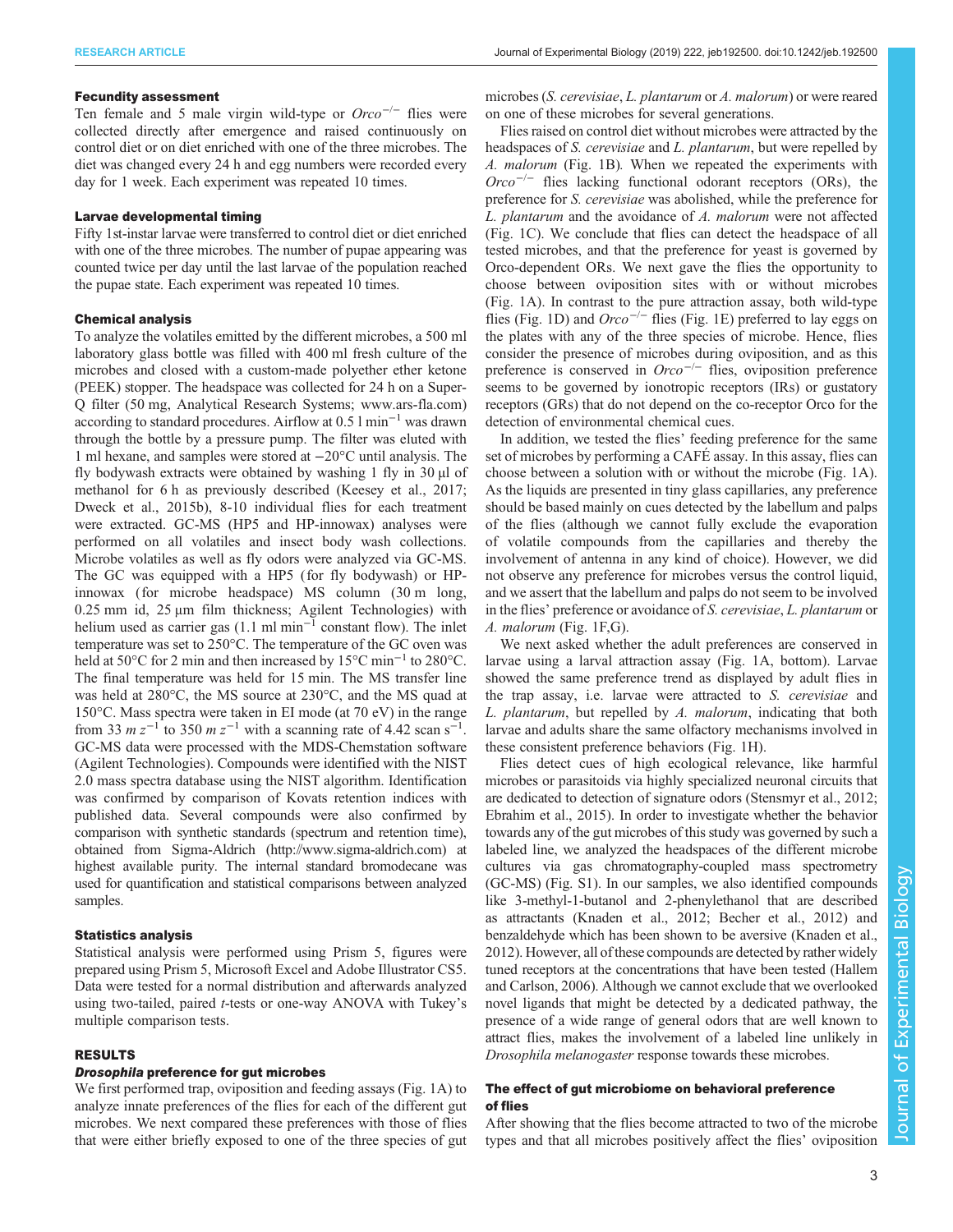<span id="page-3-0"></span>

Fig. 1. Attraction assays of Drosophila toward different microbes. (A) Experimental designs used for attraction, oviposition and feeding assays. (B,C) Attraction index of naïve wild-type (B) or Orco−/<sup>−</sup> (C) flies towards the olfactory cues from each microbe culture and medium control. (D,E) Oviposition preference index of wild-type (D) or Orco<sup>-/−</sup> (E) flies towards the olfactory cues from each microbe culture and medium control. (F,G) Feeding index of wild-type flies towards each microbe culture and medium control (F) and the feeding volume (G) after 4 h. (H) Attraction index of the 3rd-instar larvae towards the olfactory cues from each microbe culture and medium control. Error bars represent s.e.m. Significance from zero is denoted by filled boxes in B-F,H (P<0.05, two-tailed, paired t-test); no significant differences are denoted by n.s. above bars in G (one-way ANOVA, Tukey's multiple comparison test). In box plots, bar indicates median, box indicates upper and lower quartile, whiskers indicate maximum and minimum values.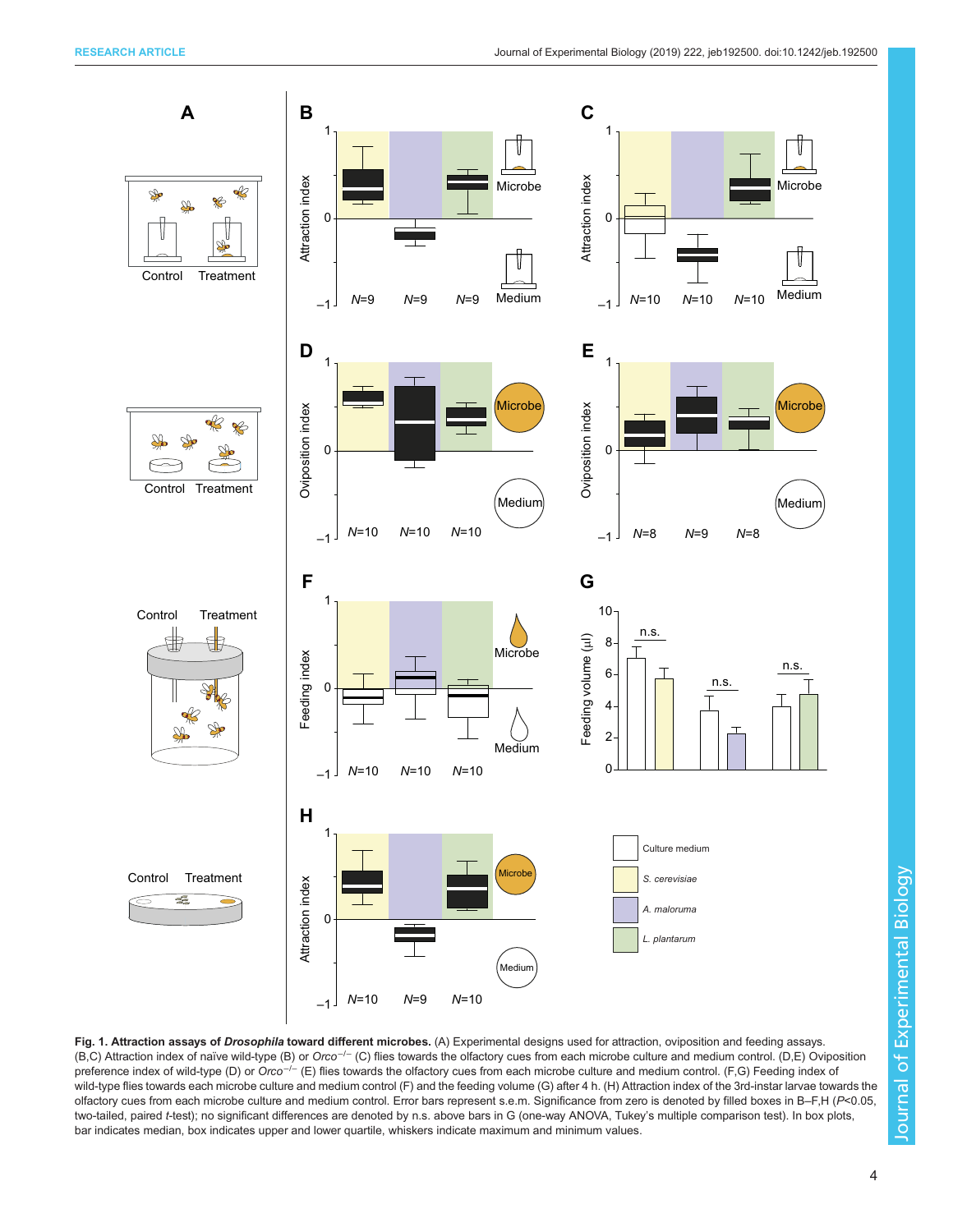<span id="page-4-0"></span>choices, we next asked whether the flies' behavior would change after they have been exposed to one of the microbes for a prolonged time. We hypothesized that flies after exposure to only one microbe should switch their preference to the other microbes in order to keep a diverse and healthy gut microbiome. As an alternative hypothesis, flies could instead prefer those microbes they are familiar with. Drosophila were manipulated by raising them on fly food enriched with one of the microbe species for either 2 days or for several generations. With these manipulated flies, we performed the same behavioral assays as before. Irrespective of their pre-experimental exposure to one of the microbes, the flies still became attracted by the headspaces of S. cerevisiae and L. plantarum and repelled by that of A. malorum (Fig. 2A–C, [Fig. S2\)](http://jeb.biologists.org/lookup/doi/10.1242/jeb.192500.supplemental). However, pre-exposure to S. cerevisiae significantly increased the preference to this microbe and the avoidance of A. malorum, suggesting that exposure to these microbes may generate a learned response that accentuates the behavioral decisions towards these microbes. We therefore conclude that flies do not increase their preference towards gut microbes that they had not been in contact with previously. We furthermore did not find effects of pre-exposure on the oviposition preference of these flies (Fig. 2D–F). Interestingly, exposing flies to S. cerevisiae and A. malorum significantly increased the total egg numbers that the flies laid during the oviposition assay (Fig. 2G–I). It remains unclear why flies are repelled by the headspace of A. malorum, which has a positive effect on the flies' fecundity.

We next tested whether the oviposition behaviors were correlated with the flies' courtship and mating behaviors. The behavioral performance of individual pairs of flies was analyzed in courtship and mating assays. To do so, we paired flies reared on the different diets in all possible combinations. The copulation success rates of L. plantarum-treated flies was lower than that of all other flies [\(Fig. 3](#page-5-0)A) and their copulation latency was significantly higher [\(Fig. 3B](#page-5-0)). Interestingly, a strong increase in latency was observed only when both sexes were reared on L. plantarum ([Fig. 3B](#page-5-0)). We hypothesized that the decline in courtship and mating performance



Fig. 2. Attraction and oviposition assays of differently pre-treated Drosophila toward microbes. (A–C) Attraction index of adult Drosophila pre-exposed to different microbes for 2 days toward the olfactory cues from S. cerevisiae (A), A. malorum (B) and L. plantarum (C) (top) compared with the cues from growth medium control (bottom). Filled box plots are different from 0 (Wilcoxon rank sum test, P<0.05). (D-F) Oviposition preference index of adult Drosophila manipulated with different microbes for 2 days toward the olfactory cues from S. cerevisiae (D), A. malorum (E) and L. plantarum (F) compared with the cues from growth medium control. Filled box plots are different from 0 (P<0.05, two-tailed paired t-test). (G-I) Total egg numbers laid in experiments D–F. Error bars represent s.e.m. Significance from zero is denoted by filled boxes in A–F (P<0.05, two-tailed, paired t-test); significant differences are denoted by different letters in G–I (P<0.01; one-way ANOVA, Tukey's multiple comparison test).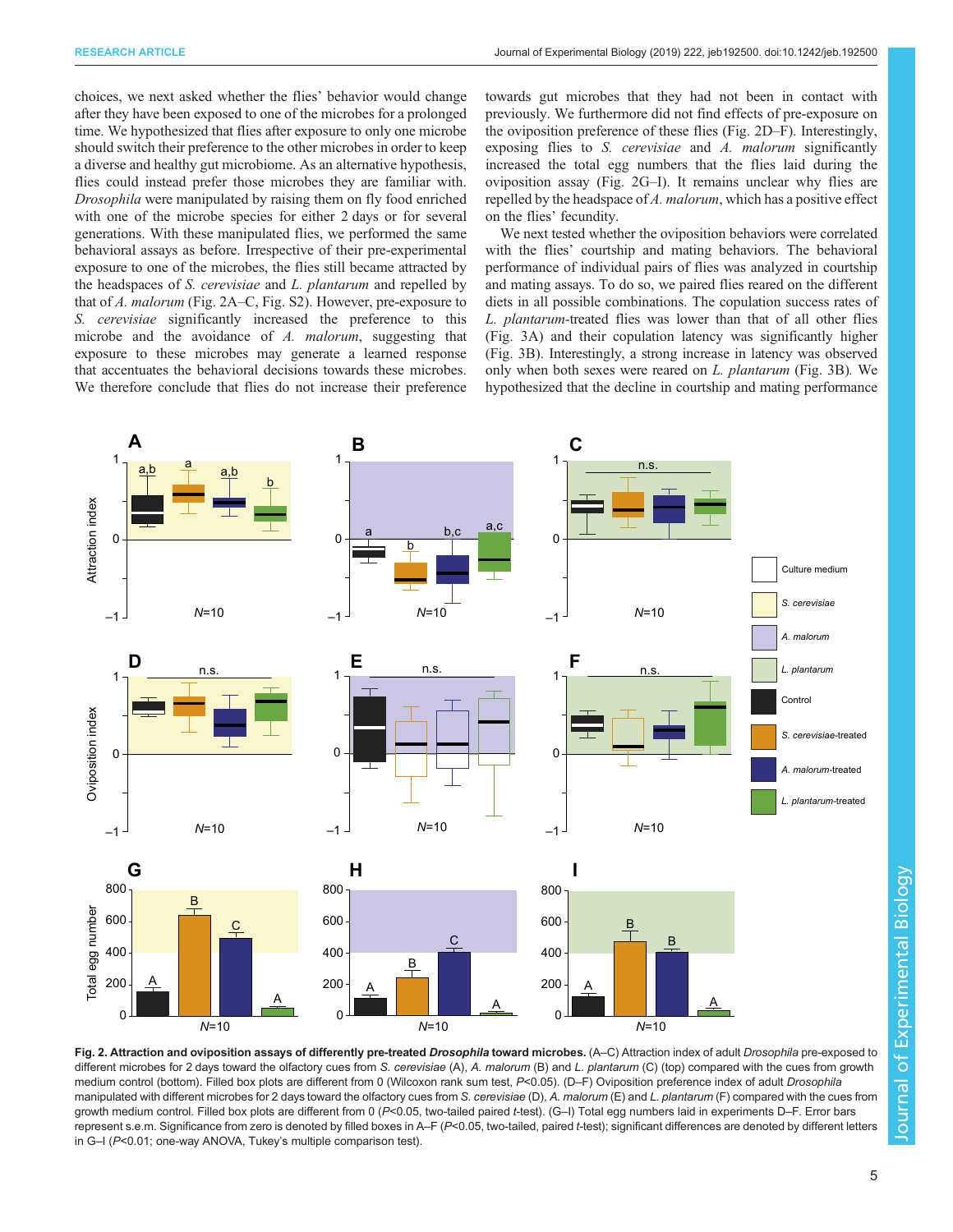<span id="page-5-0"></span>

Fig. 3. Copulation success and latency in control and pre-exposed Drosophila. Percentage of copulation success (A) and copulation latency (B) for control and for Drosophila pre-exposed to microbes for 2 days. Error bars represent s.e.m. Significant differences are denoted by different letters (P<0.05, one-way ANOVA, Tukey's multiple comparison test). Sample sizes are given in brackets above bars in A.

of L. plantarum-treated flies could be one of the reasons for their subsequently lower number of eggs in the oviposition assays. To answer what affected the courtship behavior, we prepared the bodywash of both male and female flies of all treatments and analyzed the resulting compounds by GC-MS. When testing for effects of the microbes on the amount of sex- and aggregation-related pheromones like methyl laurate (ML), methyl myristate, methyl palmitate (MP) ([Dweck et al., 2015b\)](#page-9-0), cis-vaccenyl acetate (cVA) [\(Bartelt et al., 1985\)](#page-8-0) and the male-specific (Z)-7-tricosene [\(Lacaille](#page-9-0) [et al., 2007\)](#page-9-0), we found only minor (in most cases non-significant)

differences depending on the treatment [\(Fig. S3A](http://jeb.biologists.org/lookup/doi/10.1242/jeb.192500.supplemental)–D). Furthermore, two female-specific cuticular hydrocarbons, 7(Z),11(Z) heptacosadiene  $(7,11-HD)$  and  $7(Z),11(Z)$ -nonacosadiene  $(7,11$ -ND), which play important roles in Drosophila courtship ([Ferveur,](#page-9-0) [1997; Toda et al., 2012\)](#page-9-0) were significantly increased in female flies after treatment with S. cerevisiae and A. malorum (Fig. 4). However, as L. plantarum-treated flies did not differ from flies reared on standard diet regarding these compounds, the increased courtship latency found in *L. plantarum*-treated flies (and specifically associated with females), remains unclear.



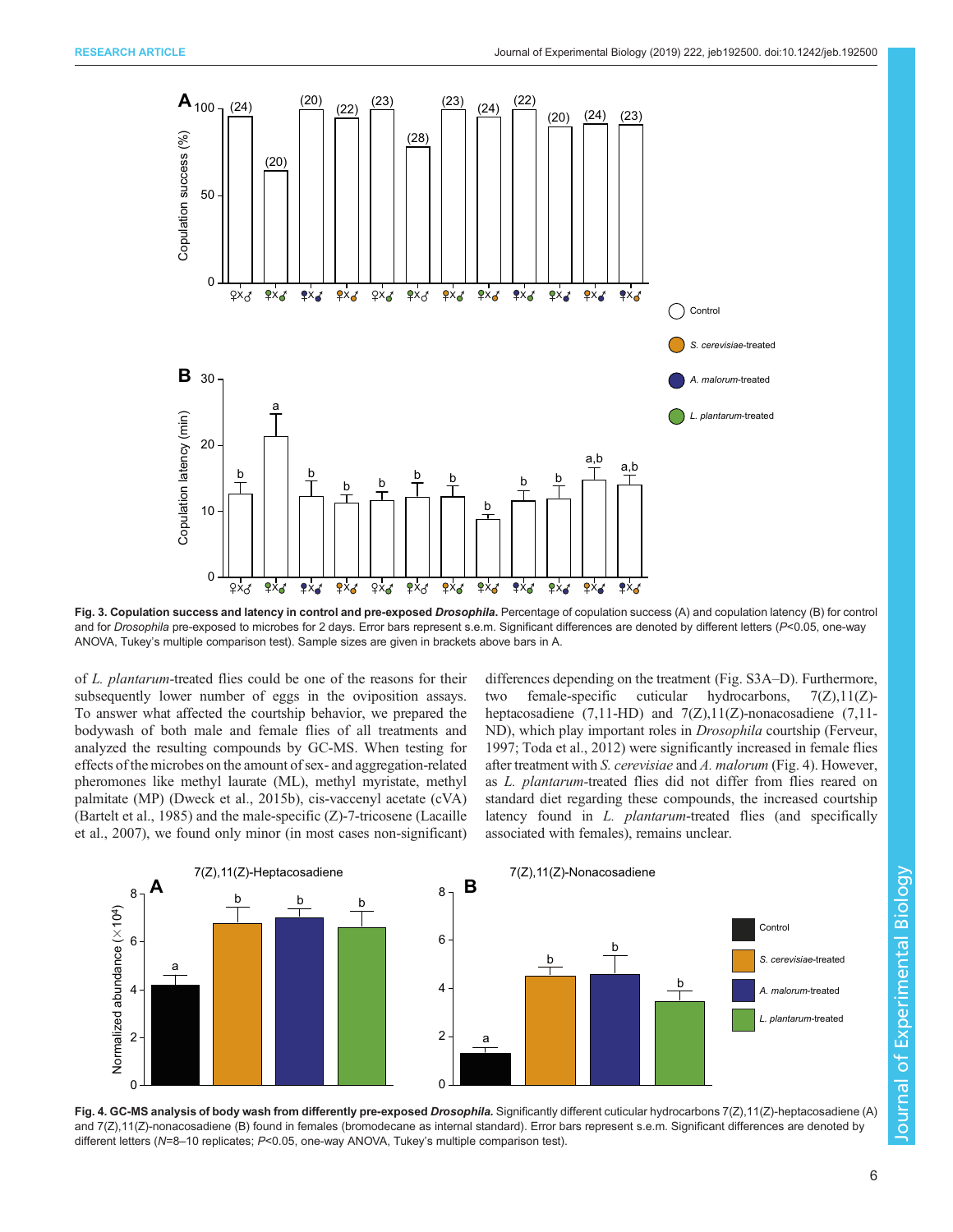

Fig. 5. Anatomical measurements from differently pre-exposed Drosophila. Single fly body weight (A) (N=15 females and males), female abdomen size (B) (N=6 females) and ovary size (C) (N=10 females) measurement and ovary images (D) of Drosophila that were either reared on control diet or pre-exposed to microbes for 2 days. Error bars represent s.e.m. Significant differences are denoted by letters (P<0.05 with lowercase letters in A,B; P<0.01 with capital letters in C, one-way ANOVA and Tukey's multiple comparison test). Scale bars: 500 μm.

#### Gut microbes affected fly ovary development

To find out how the microbes affect the flies' egg laying behavior, we tested the effect of the microbes on single fly body weight, body size and ovary size. Consistent with the observed increase in egg numbers for flies treated with *S. cerevisiae* and *A. malorum*, females in these treatment groups were heavier than control flies and heavier than L. plantarum-treated flies. For male flies, only S. cerevisiaetreated flies were slightly (but significantly) heavier than the others (Fig. 5A). We next took images of the different treated flies and measured the size of the abdomen. Interestingly, there was no difference in abdomen size in any of the male flies, while females treated with S. cerevisiae exhibited a bigger abdomen than A. malorum-treated flies, and both of these were bigger than those in L. plantarum-treated and control flies (Fig. 5B, [Fig. S4](http://jeb.biologists.org/lookup/doi/10.1242/jeb.192500.supplemental)). As the difference of egg number fitted well with the female abdomen size, we next dissected and measured female ovaries for each microbial treatment. Again, ovaries of S. cerevisiae-treated females were bigger than those of A. malorum-treated flies, and the ovaries of both of these two groups were significantly bigger than those of control flies and flies kept on L. plantarum (Fig. 5C,D).

## The effect of gut microbes on fly fecundity

Having shown that the treatment with S. cerevisiae or A. malorum resulted in more eggs in the oviposition assay and increased abdomen and ovary sizes in female flies, we next asked whether this would also result in an overall increased fecundity of these flies. When we kept the flies for several days on the different diets and counted the number of eggs on a daily basis, all flies started to lay eggs after 2 days of reproductive maturation, with increasing egg numbers per day until the fourth day. Afterwards, the egg number kept steady per day until the end of the experiment. As expected from the previous results of our study, flies treated with S. cerevisiae laid the highest number of eggs (higher during each day and also in total during the full week), while A. malorum-treated flies still laid more eggs than *L. plantarum*-treated flies and control flies. We next asked whether a temporary exposure to S. cerevisiae would be sufficient to increase a female fly's fecundity over its entire lifetime. However, when we transferred the flies back to a control diet after 4 days on a diet with S. cerevisiae, the daily egg count decreased dramatically and reached that of flies fed on control diet or L. plantarum after 2 days ([Fig. 6A](#page-7-0),B). This indicates that increased fecundity needs a constant supply of S. cerevisiae and that the change in fecundity is temporary. Interestingly, although we showed that  $Orco^{-/-}$  flies became less attracted to the S. cerevisiae [\(Fig. 1C](#page-3-0)), the lack of functional OSNs expressing the co-receptor Orco did not diminish the positive effect of the microbes on the flies' fecundity ([Fig. 6C](#page-7-0),D). Obviously, although  $Orco^{-/-}$  flies become less attracted by the headspace of S. cerevisiae, they still consume this microbe when being reared on them.

## Gut microbe mediated larval growth acceleration

Finally, we also tested whether the exposure of flies to the microbes affected the larval development. It became apparent, that when testing 50 larvae per treatment type (e.g. S. cerevisiae), the number of larvae that succeeded in pupation was similar for all diets [\(Fig. 7](#page-7-0)A). However, the treatment affected the average timespan until larvae reached the pupal stage, thus the developmental rate was affected by microbe exposure. While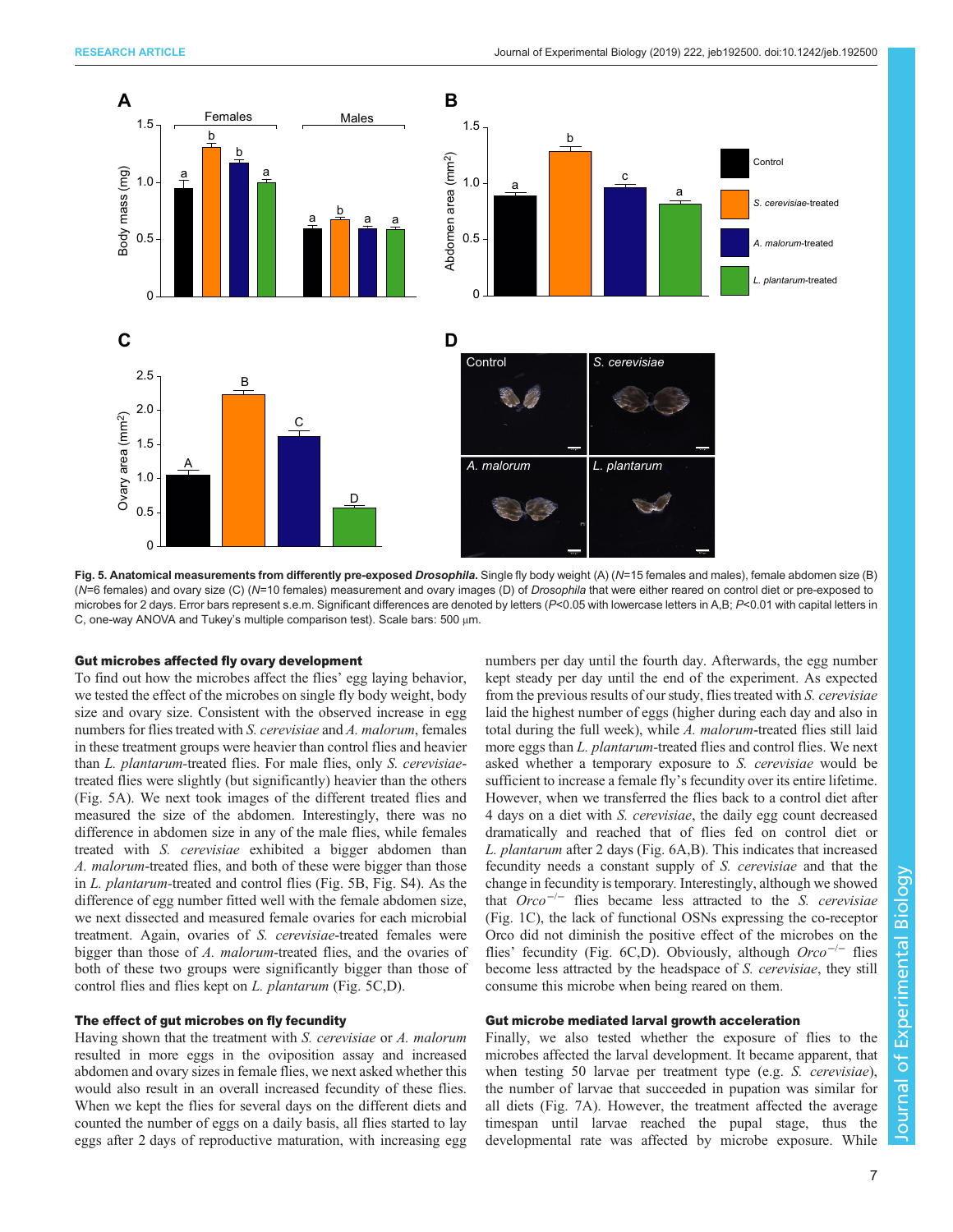<span id="page-7-0"></span>

Fig. 6. Fecundity of Drosophila fed on control diet or on diet containing different microbes. (A,C) Comparison of total egg count after 8 days in Drosophila wild type (A) and Orco<sup>-/−</sup> (C) fed on different diets. (B,D) Comparison of daily egg number in Drosophila wild type (B) and Orco<sup>-/-</sup> (D) fed on different diets. Error bars represent s.e.m. of N=10 samples for each group. Significant differences are denoted by different letters (P<0.01, one-way ANOVA and Tukey's multiple comparison test). Orange/black line in B, data from flies that were kept for 4 days on S. cerevisiae and were moved to control diet afterwards.

most larvae that were reared on S. cerevisiae reached pupation stage after 3.5 days, all other treatments resulted in durations of <sup>4</sup>–4.5 days (Fig. 7B), giving flies reared on S. cerevisiae a 30% faster development time.

#### **DISCUSSION**

In this study, we found that *D. melanogaster* showed different behavioral preferences to gut microbes. It is known that Drosophila are highly attracted to volatiles associated with yeast [\(Becher et al.,](#page-8-0)

[2012\)](#page-8-0) and fermenting fruit ([Becher et al., 2010](#page-8-0); [Keesey et al., 2015\)](#page-9-0). The same attractive compounds, such as 3-methyl-1-butanol and 2-phenylethanol, were also identified in S. cerevisiae culture in our experiments. Previous studies have shown that D. melanogaster flies display positional avoidance towards carboxylic acids (i.e. one major compound produced by lactic and acetic acid bacteria), while the flies show a preference to lay eggs on sites containing these acids [\(Joseph et al., 2009;](#page-9-0) [Chen and Amrein, 2017](#page-8-0)). When, however, not presenting the acids alone, but the full headspace of the bacteria, we



Fig. 7. Larval developmental time on control diet or diet with different microbes. (A) Accumulation curve of pupae appearing on different diets. (B) Number of pupae visible every day on different diets. N=10 samples for each.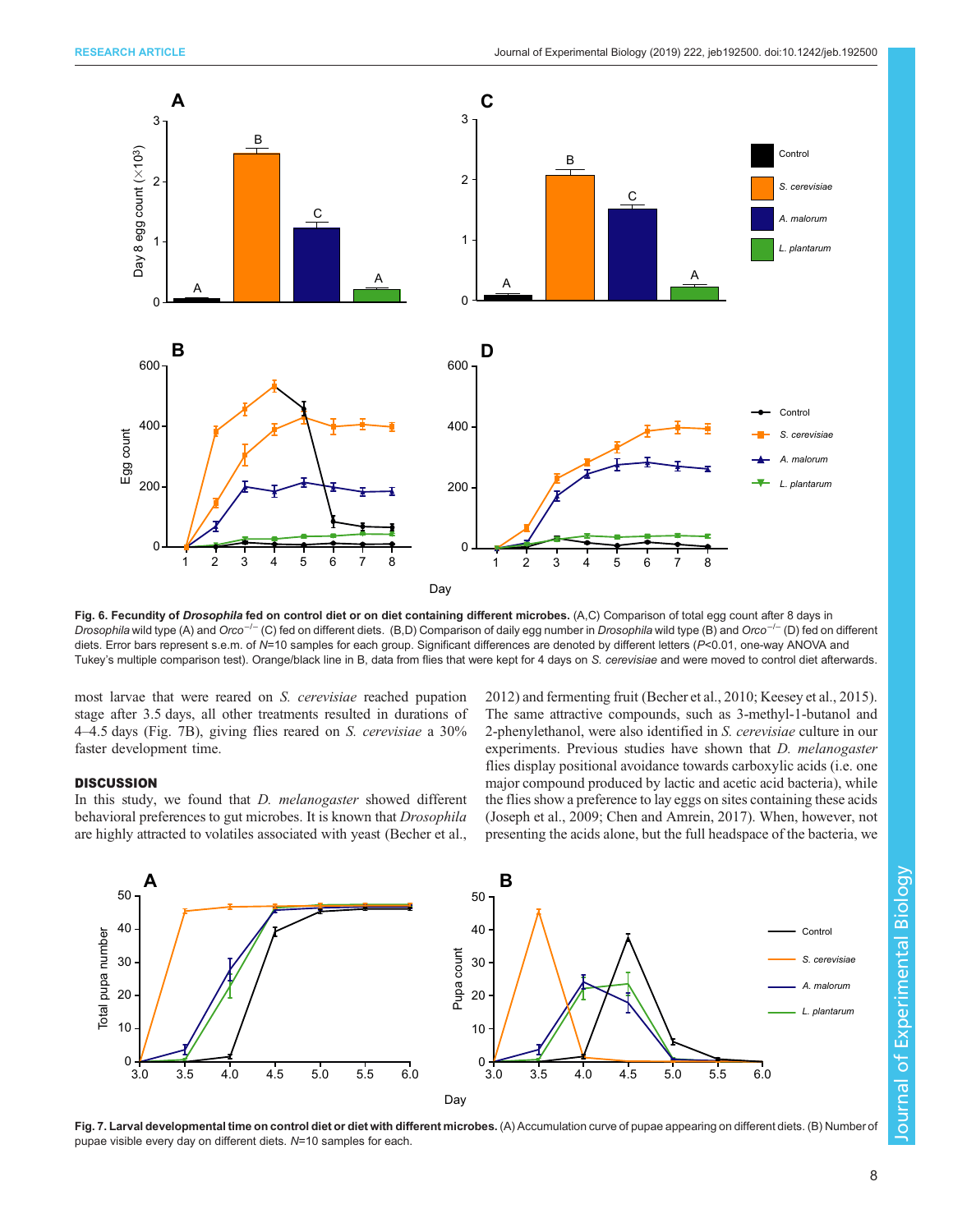<span id="page-8-0"></span>found that both larvae and adults were attracted by the lactic acid bacteria L. plantarum and repelled by the acetic acid bacteria A. malorum in choice assays. Obviously attraction towards lactic acid bacteria is not driven by the acids themselves but rather by accompanying compounds in the blend. As the preference for S. cerevisiae was absent in  $Orco^{-/-}$  flies and the flies did not prefer any microbes in a CAFÉ assay (that tests for gustatory preference while basically excluding the impact of olfactory stimuli), olfaction is at least partly involved in the flies' attraction to gut microbes for feeding. However, as  $Orco^{-/-}$  flies still targeted L. plantarum in the trap assay and preferred all microbes in the oviposition assay, our data suggest that ionotropic receptors (IRs) (Benton et al., 2009) and/or gustatory receptors (GRs) are also involved in this behavioral preference. Sensory neurons expressing IRs have been reported to mainly detect acids (Ai et al., 2010; [Grosjean et al., 2011; Min et al.,](#page-9-0) [2013](#page-9-0); [Hussain et al., 2016\)](#page-9-0) and have been shown to mediate Drosophila oviposition preference on acid-containing medium (Chen and Amrein, 2017). Hence, the attraction towards and the oviposition preference for the different microbes might be governed by several different receptor types, or sensory modalities.

Compared with Drosophila raised on standard diet, raising the flies on diets enriched with one of the microbes in some cases resulted in different preferences in the trap assays ([Fig. 2A](#page-4-0),B), which is in agreement with [Wong et al. \(2017\)](#page-9-0) who found different foraging preferences in flies that were either axenic or those flies that were mono-associated with *L. plantarum* or *Acetobacter pomorum*. The [Wong et al. \(2017\)](#page-9-0) study used axenic flies, whose guts are basically free of microorganisms or contain only a single microbe species due to a specific treatment. This comes with the benefit that the microbiome of the studied flies is under full control as compared with our treatment where the flies' gut microbiome was manipulated just by exposing them to single microbe types over a specific time. Despite this potential drawback, we assume that our flies had a more conventional gut microbiome like the one expected in natural conditions. However, our data suggest that – even in flies with a 'normal' gut microbiome – an exposure to one microbe species can alter the flies' behavioral preferences.

We also found that exposure to the different microbes not only affected the flies' behaviors, but also promoted their growth and development. It is known that yeasts are vital for larval development and survival (Anagnostou et al., 2010; Becher et al., 2012) as they seem to provide proteins as well as most other non-caloric nutritional requirements in Drosophila ([Piper et al., 2013\)](#page-9-0). A. pomorum, which is a close relative of the microbe A. malorum that was used in our study, is able to influence the systemic larval development of Drosophila by affecting both growth rate and body size via the insulin signaling pathway ([Shin et al., 2011\)](#page-9-0). Furthermore, L. plantarum can promote larval growth and increase the growth rate of the flies on yeast-poor medium, without affecting the size of flies, by regulating hormonal signals through TORdependent nutrient sensing ([Storelli et al., 2011\)](#page-9-0). Finally, it is shown that deprivation of essential amino acids (eAAs) can induce increased yeast intake and decreased reproduction of Drosophila, but both changes can be rescued by the introduction of healthy gut bacteria, A. pomorum and Lactobacillus sp. [\(Leitão-Gonçalves](#page-9-0) [et al., 2017\)](#page-9-0).

In agreement with the aforementioned studies of the microbial impact on the flies' growth and development, we found that the gut microbes have a different impact on female Drosophila ovary development and fecundity. More specifically the total egg number of control flies and flies reared on L. plantarum in oviposition assays was similar and significantly lower when compared with flies

from the other two microbes [\(Fig. 2G](#page-4-0)–I). In addition, there was only a slight impact on total fecundity ([Fig. 6A](#page-7-0),B) and on larval development [\(Fig. 7\)](#page-7-0) when flies were treated with L. *plantarum*. However, we found clear positive effects when flies were reared on S. cerevisiae and A. malorum, such as faster larval development times and larger ovaries that accompanied increased fecundity. Thus, these results demonstrate that S. cerevisiae, L. plantarum and A. malorum can be beneficial partners for D. melanogaster, and our results help to explain the common and natural association of these microbes with this fly. It remains, however, open as to why flies become attracted by the former two microbes but avoid the headspace of A. malorum. In conclusion, our study demonstrates the importance of preference among microbial associations for the ecological advantage of *Drosophila* in their natural environment, where some microbes promote either fecundity or developmental speed, the latter of which aids these insects in avoiding predation and parasitism during their most vulnerable larval stages.

#### Acknowledgements

The authors would like to thank the Chinese Scholarship Council for providing funding for H. Qiao to study at Max Planck Institute for Chemical Ecology. We also express our gratitude to S. Trautheim, K. Weniger and D. Veit for their technical support, guidance and expertise at MPI-CE. We are especially thankful to M. Wang for his help and advice regarding microbe culture. Stocks obtained from the Bloomington Drosophila Stock Center were used in this study (NIH P40od018537).

#### Competing interests

The authors declare no competing or financial interests.

#### Author contributions

Conceptualization: H.Q., I.K., B.S.H., M.K.; Methodology: H.Q., I.K., M.K.; Validation: M.K.; Formal analysis: H.Q., I.K.; Investigation: H.Q.; Resources: B.S.H.; Writing - original draft: H.Q.; Writing - review & editing: I.K., B.S.H., M.K.; Supervision: I.K., M.K.; Funding acquisition: H.Q.

#### Funding

This research was supported through funding by the Max Plank Society and the Chinese Scholarship Council (File No. 201608410353).

#### Supplementary information

Supplementary information available online at <http://jeb.biologists.org/lookup/doi/10.1242/jeb.192500.supplemental>

#### References

- [Ai, M., Min, S., Grosjean, Y., Leblanc, C., Bell, R., Benton, R. and Suh, G. S. B.](https://doi.org/10.1038/nature09537) [\(2010\). Acid sensing by the](https://doi.org/10.1038/nature09537) Drosophila olfactory system. Nature 468, 691-695.
- [Anagnostou, C., Dorsch, M. and Rohlfs, M.](https://doi.org/10.1111/j.1570-7458.2010.00997.x) (2010). Influence of dietary yeasts on [Drosophila melanogaster](https://doi.org/10.1111/j.1570-7458.2010.00997.x) life-history traits. Entomol. Exp. Appl. 136, 1-11.
- [Bartelt, R. J., Schaner, A. M. and Jackson, L. L.](https://doi.org/10.1007/BF01012124) (1985). cis-Vaccenyl acetate as [an aggregation pheromone in](https://doi.org/10.1007/BF01012124) Drosophila melanogaster. J. Chem. Ecol. 11, [1747-1756.](https://doi.org/10.1007/BF01012124)
- [Becher, P. G., Bengtsson, M., Hansson, B. S. and Witzgall, P.](https://doi.org/10.1007/s10886-010-9794-2) (2010). Flying the [fly: long-range flight behavior of](https://doi.org/10.1007/s10886-010-9794-2) Drosophila melanogaster to attractive odors. [J. Chem. Ecol.](https://doi.org/10.1007/s10886-010-9794-2) 36, 599-607.
- Becher, P. G., Flick, G., Rozpe[dowska, E., Schmidt, A., Hagman, A., Lebreton,](https://doi.org/10.1111/j.1365-2435.2012.02006.x) [S., Larsson, M. C., Hansson, B. S., Pis](https://doi.org/10.1111/j.1365-2435.2012.02006.x)̌kur, J., Witzgall, P. et al. (2012). Yeast, not fruit volatiles mediate Drosophila melanogaster [attraction, oviposition and](https://doi.org/10.1111/j.1365-2435.2012.02006.x) [development.](https://doi.org/10.1111/j.1365-2435.2012.02006.x) Funct. Ecol. 26, 822-828.
- [Benton, R., Vannice, K. S., Gomez-Diaz, C. and Vosshall, L. B.](https://doi.org/10.1016/j.cell.2008.12.001) (2009). Variant [ionotropic glutamate receptors as chemosensory receptors in](https://doi.org/10.1016/j.cell.2008.12.001) Drosophila. Cell 136[, 149-162.](https://doi.org/10.1016/j.cell.2008.12.001)
- Broderick, N. A. and Lemaitre, B. [\(2012\). Gut-associated microbes of](https://doi.org/10.4161/gmic.19896) Drosophila [melanogaster](https://doi.org/10.4161/gmic.19896). Gut Microbes 3, 307-321.
- [Chandler, J. A., Lang, J. M., Bhatnagar, S., Eisen, J. A. and Kopp, A.](https://doi.org/10.1371/journal.pgen.1002272) (2011). Bacterial communities of diverse Drosophila [species: ecological context of a host](https://doi.org/10.1371/journal.pgen.1002272)[microbe model system.](https://doi.org/10.1371/journal.pgen.1002272) PLoS Genet. 7, e1002272.
- Chen, Y. and Amrein, H. [\(2017\). Ionotropic receptors mediate](https://doi.org/10.1016/j.cub.2017.08.003) Drosophila oviposition [preference through sour gustatory receptor neurons.](https://doi.org/10.1016/j.cub.2017.08.003) Curr. Biol. 27, 2741-2750.
- [Clark, R. I., Salazar, A., Yamada, R., Fitz-Gibbon, S., Morselli, M., Alcaraz, J.,](https://doi.org/10.1016/j.celrep.2015.08.004) [Rana, A., Rera, M., Pellegrini, M., Ja, W. W. et al.](https://doi.org/10.1016/j.celrep.2015.08.004) (2015). Distinct shifts in microbiota composition during Drosophila [aging impair intestinal function and](https://doi.org/10.1016/j.celrep.2015.08.004) [drive mortality.](https://doi.org/10.1016/j.celrep.2015.08.004) Cell Rep. 12, 1656-1667.